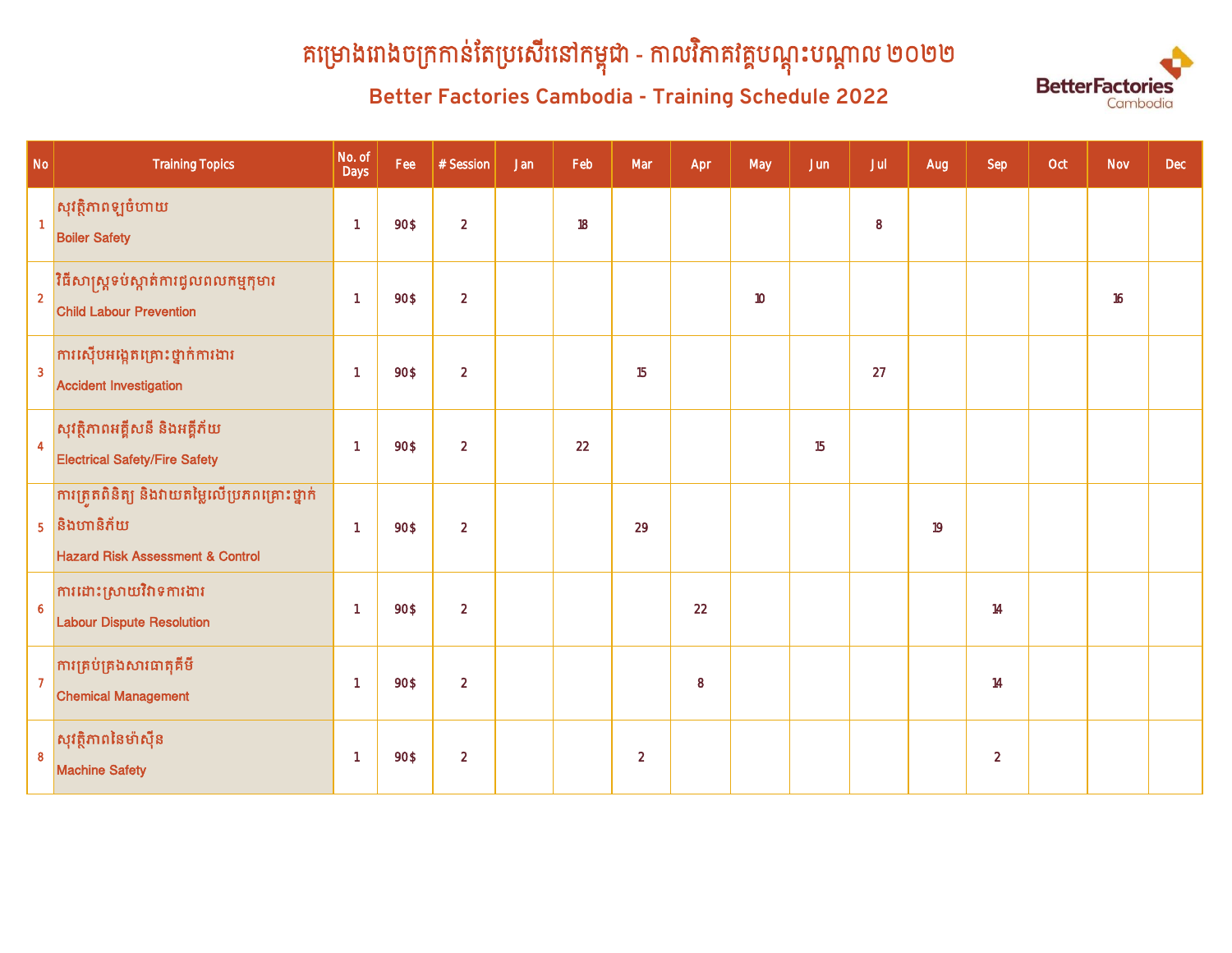| $\mathsf{No}$ | <b>Training Topics</b>                                                                         | No. of<br>Days | Fee  | $#$ Session    | Jan | Feb | Mar | Apr            | May | Jun | Jul | Aug | Sep | Oct | <b>Nov</b>     | <b>Dec</b> |
|---------------|------------------------------------------------------------------------------------------------|----------------|------|----------------|-----|-----|-----|----------------|-----|-----|-----|-----|-----|-----|----------------|------------|
|               | <mark>ការប្រាស្រ័យទាក់ទងប្រកប</mark><br>9 ដោយប្រសិទ្ធភាព<br><b>Effective Communication</b>     | $\overline{1}$ | 90\$ | $\overline{1}$ |     |     |     |                |     | 10  |     |     |     |     |                |            |
|               | ការរៀបចំកន្លែងការងារប្រកប<br>$10$ ដោយសុវត្ថិភាព<br>Safe Workplace Arrangement                  | -1             | 90\$ | $\overline{2}$ |     |     |     | 21             |     |     |     |     |     | 13  |                |            |
|               | ការដោះស្រាយបញ្ហាប្រកប<br><sub>11</sub> ដោយប្រសិទ្ធភាព<br><b>Effective Problem Solving</b>      | $\overline{1}$ | 90\$ | $\overline{1}$ |     |     |     |                | 24  |     |     |     |     |     |                |            |
| 12            | គិច្ចសន្យាការងារ<br><b>Disciplinary Action and Termination Procedure</b>                       | $\overline{1}$ | 90\$ | $\overline{2}$ |     |     |     | $\overline{7}$ |     |     |     |     | 13  |     |                |            |
|               | ការរៀបចំកន្លែងការងារឲ្យមានសណ្តាប់ធ្នាប់តាម<br>$_{13}$ កម្មវិធី 5S<br>Good Housekeeping with 5S | $\overline{1}$ | 90\$ | $\overline{2}$ |     |     |     |                | 18  |     |     |     |     |     | 22             |            |
|               | វិធីសាស្ត្រដោះស្រាយបញ្ហាសុខភាពនិងសុវត្ថិ<br>$14$ កាពតាមក្បួន A3<br>OSH Problem Solving with A3 | $\overline{1}$ | 90\$ | $\overline{2}$ |     |     |     |                | 31  |     |     |     |     | 26  |                |            |
| 15            | ប្រព័ន្ធគ្រប់គ្រងសុខភាពនិងសុវត្ថិភាព<br><b>OSH Management System</b>                           | -1             | 90\$ | $\overline{2}$ |     |     |     |                |     | 22  |     |     |     |     | $\overline{2}$ |            |
| 16            | ឧបករណ៍ការពារខ្លួន<br>Personal Protective Equipment (PPE)                                       | -1             | 90\$ | $\overline{2}$ |     |     |     | 06             |     |     |     |     |     | 07  |                |            |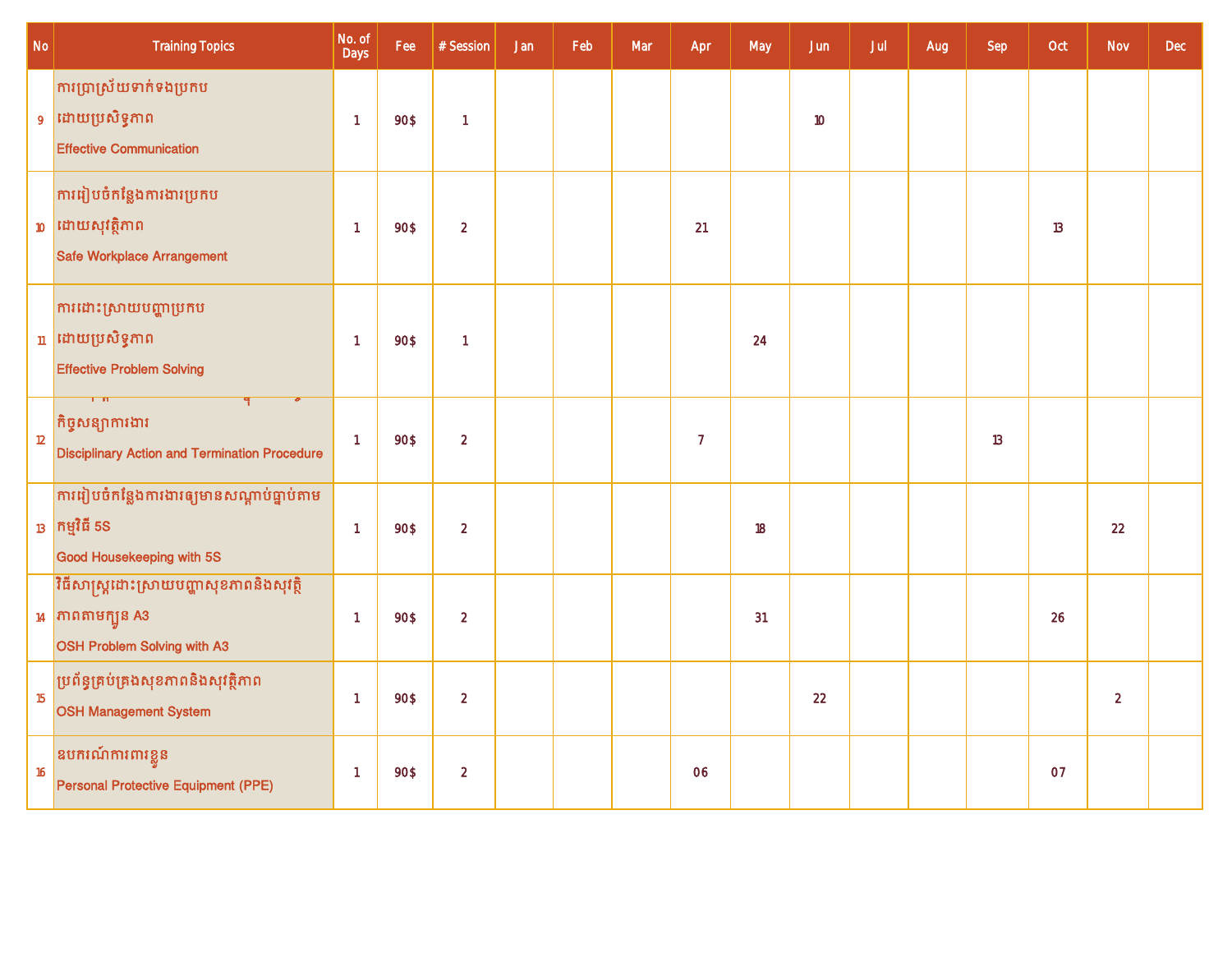| $\mathsf{No}$ | <b>Training Topics</b>                                                                                                 | No. of<br>Days | Fee  | # Session      | Jan | Feb | Mar | Apr | May | Jun | Jul | Aug                  | Sep | Oct | <b>Nov</b> | <b>Dec</b> |
|---------------|------------------------------------------------------------------------------------------------------------------------|----------------|------|----------------|-----|-----|-----|-----|-----|-----|-----|----------------------|-----|-----|------------|------------|
| 17            | សុខភាពនិងសុវត្ថិភាពសម្រាប់យេនឌ័រ<br><b>OSH</b> for Gender                                                              | $\overline{1}$ | 90\$ | $\overline{2}$ |     |     |     | O1  |     |     |     | <b>O<sub>5</sub></b> |     |     |            |            |
|               | ការវាយតម្លៃគុណភាពការងាររបស់កម្មករ<br>$18$ និយោជិត<br>Performance Appraisal                                             | $\overline{1}$ | 90\$ | $\overline{2}$ |     |     |     |     | 17  |     |     |                      |     | 6   |            |            |
|               | ការកសាងទំនាក់ទំនងប្រកបដោយ ការគោរពគ្នា<br><sub>19</sub> នៅកន្លែងការងារ<br>Peaceful/Respectful Relationship at Workplace | $\overline{1}$ | 90\$ | $\overline{2}$ |     |     |     |     |     | 3   |     |                      |     | 18  |            |            |
| 20            | ជំនាញនៃការចចារ<br><b>Negotiation Skill</b>                                                                             | $\overline{1}$ | 90\$ | $\sqrt{2}$     |     | 23  |     |     |     |     |     | 18                   |     |     |            |            |
| 21            | <b>ការរើសអើង និង យេនឌ័រ</b><br><b>Discrimination and Gender</b>                                                        | $\overline{1}$ | 90\$ | $\mathbf{1}$   |     |     |     |     |     |     | 12  |                      |     |     |            |            |
| 22            | <mark>ការគ្រប់គ្រងភាពតានតឹងក្នុងអារម្មណ៍</mark><br><b>Stress Management</b>                                            | $\overline{1}$ | 90\$ | $\overline{2}$ |     |     |     |     |     | 14  |     |                      |     | 12  |            |            |
| 23            | <mark>វិធានការទប់ស្កាត់ការបៀតបៀនផ្លូវភេទ</mark><br><b>Sexual Harassment Prevention</b>                                 | $\overline{1}$ | 90\$ | $\overline{2}$ |     |     |     | 20  |     |     |     |                      | 20  |     |            |            |
| 24            | <mark>ការធ្វើការងារជាក្រុមប្រកបដោយប្រសិទ្ធភាព</mark><br><b>Effective Team Work</b>                                     | $\overline{1}$ | 90\$ | $\sqrt{2}$     |     |     |     |     | 9   |     |     |                      |     | 25  |            |            |
| 25            | ភាពជាអ្នកដឹកនាំក្នុងស្ថានភាពមានវិបត្តិ<br><b>Crisis Leaderdship</b>                                                    | $\overline{1}$ | 90\$ | $\overline{1}$ |     |     |     |     |     | 30  |     |                      |     |     |            |            |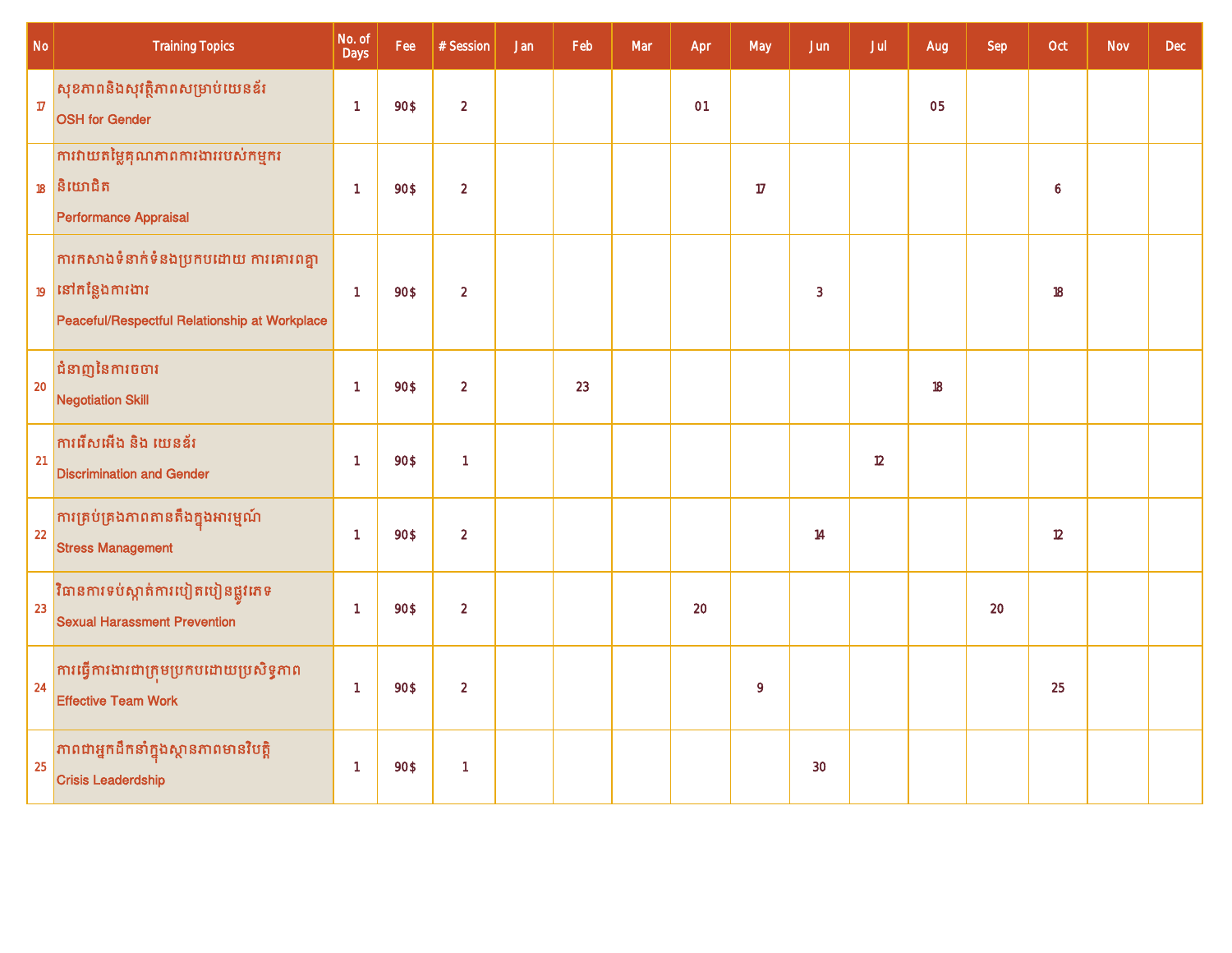| $\mathsf{No}$ | <b>Training Topics</b>                                                                     | No. of<br>Days | Fee   | # Session      | Jan | Feb       | Mar       | Apr       | May   | Jun       | Jul       | Aug       | Sep       | Oct       | Nov       | Dec |
|---------------|--------------------------------------------------------------------------------------------|----------------|-------|----------------|-----|-----------|-----------|-----------|-------|-----------|-----------|-----------|-----------|-----------|-----------|-----|
| 26            | ការគ្រប់គ្រងធនធានមនុស្ស<br><b>Human Resource Management</b>                                | $\overline{2}$ | 120\$ | $\overline{2}$ |     |           | $30 - 31$ |           |       |           |           |           | $15 - 16$ |           |           |     |
| 27            | ប្រាក់បំណាច់ និងអត្ថប្រយោជន៍ផ្សេងៗ<br><b>Compensation and Benefit (CB)</b>                 | $\overline{2}$ | 120\$ | $\overline{3}$ |     |           | $24 - 25$ |           |       |           | $21 - 22$ |           |           |           | $17 - 18$ |     |
| 28            | សុខភាព និងសុវត្ថិភាពការងារ<br>Occupational Safety and Health                               | $\overline{2}$ | 120\$ | $\overline{2}$ |     |           | $10 - 11$ |           |       |           |           | $25 - 26$ |           |           |           |     |
| 29            | ច្បាប់ស្តីការងារ<br><b>Labour Law Training</b>                                             | $\overline{2}$ | 120\$ | 3              |     | $24 - 25$ |           |           |       | $23 - 24$ |           |           |           | $27 - 28$ |           |     |
| 30            | គិច្ចសហការនៅកន្លែងការងារ<br><b>Workplace Cooperation</b>                                   | $\overline{2}$ | 120\$ | $\overline{1}$ |     |           |           |           |       | $16 - 17$ |           |           |           |           |           |     |
|               | ទំនាក់ទំនងការងាររវាងតំណាងកម្មករ និង<br>$31$ និយោជក់<br>Industrial Relations Between Worker | $\overline{2}$ | 120\$ | $\overline{2}$ |     |           |           | 28-29     |       |           |           |           |           |           | 03-04     |     |
| 32            | ការសម្របសម្រួលប្រកបដោយប្រសិទ្ធភាព<br><b>Effective Facilitation</b>                         | $\overline{2}$ | 120\$ | $\mathbf{1}$   |     |           |           |           |       |           | $19 - 20$ |           |           |           |           |     |
| 33            | យន្តការដោះស្រាយបណ្តឹងតវ៉ាមិនសុខចិត្ត<br><b>Grievance Handling Mechanism</b>                | $\overline{2}$ | 120\$ | $\overline{3}$ |     |           | 03-04     |           |       |           | $28-29$   |           |           |           | $29 - 30$ |     |
| 34            | ការបញ្ជ្រាប យេនឌ័រ<br><b>Gender Mainstreaming</b>                                          | $\overline{2}$ | 120\$ | $\mathbf{1}$   |     |           |           |           | 05-06 |           |           |           |           |           |           |     |
| 35            | ការវាយតម្លៃហានិភ័យ-កំរិត២<br><b>Advanced Risk Assessment and Control</b>                   | $\overline{2}$ | 120\$ | $\overline{2}$ |     |           |           | $26 - 27$ |       |           |           |           | 08-09     |           |           |     |